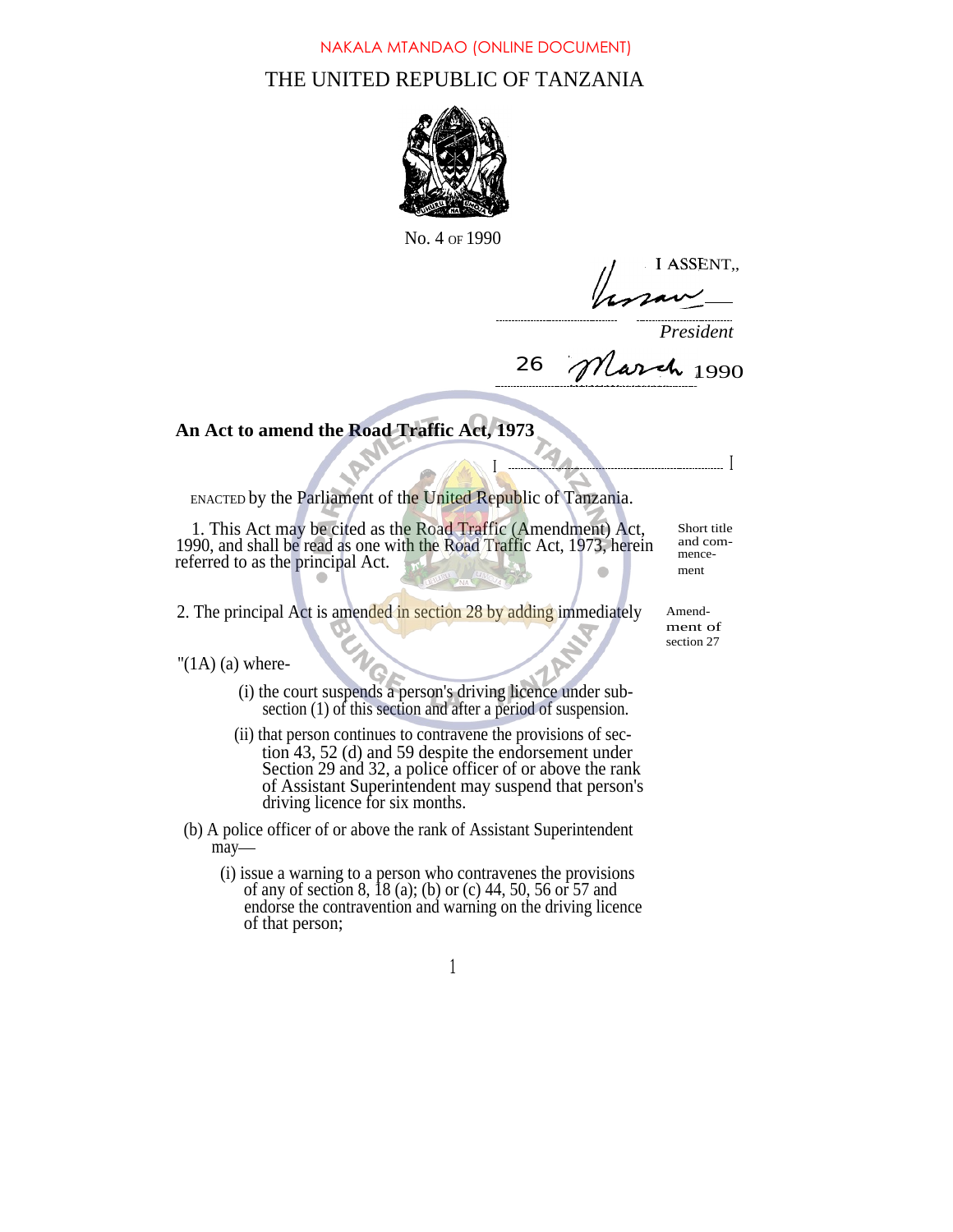| ٠ |  | ٥ |  |
|---|--|---|--|
|---|--|---|--|

- (ii) where a person has been warned in accordance with sub paragraph (i) of this paragraph continues to contravene the same provisions for which the warning was issued, suspend the driving licence of that person for a period not exceeding six months.
- (c) A person whose driving licence is suspended under subsections  $(1A)$  (a) or (b) of this subsection-
	- (i) may appeal to a court but immediately after the suspension order shall not drive a motor vehicle or any other vehicle pending the determination of the appeal;
	- (ii) if he does not appeal or appeals but his appeal fails he shall not, drive a motor vehicle or any other vehicle until on the expiry of the suspension period;
	- (iii) a person who applies for a driving licence after a period of suspension of his former driving licence shall first undergo a driving test in accordance with section *23* of the Act;
	- (iv) for the purposes of this section an appeal from a Police suspension shall lie before the subordinate court, whereas appeal from court suspension shall lie before the High Court,

Amend- 3. The principal Act is amendend in section 45 by inserting the words ment of ''breath-test of evidential-breath test analyser instrument'' after the section 45 words "from a laboratory test" words "from a laboratory test".

Amend-

 $m_{\text{net of}}$  4. The principal Act is amended in section 46 by adding the following section 46 now sections-

> ''Breath tests

46A.-(l) A police officer may require any person driving or attempting to drive or in charge of a motor vehicle or trailer on a road or other public place to accompany him to a police station to undergo a breath test on a breath-test analyser instrument, if the police officer has the reasonable cause-

(a) to suspect him of having alcohol in his body; or

(b) to suspect him of having committed a traffic offence while the motor vehicle or trailer was in motion.

*(2)* Breath-tests on an evidential breath-test analyser instrument shall be such as the Minister shall by notice in the Gazette approve.

*(3)* The breath-test or evidential breath-test analyser instrument reading shall, unless the contrary is proved, be final proof of blood alcohol content in the body at the time of the test.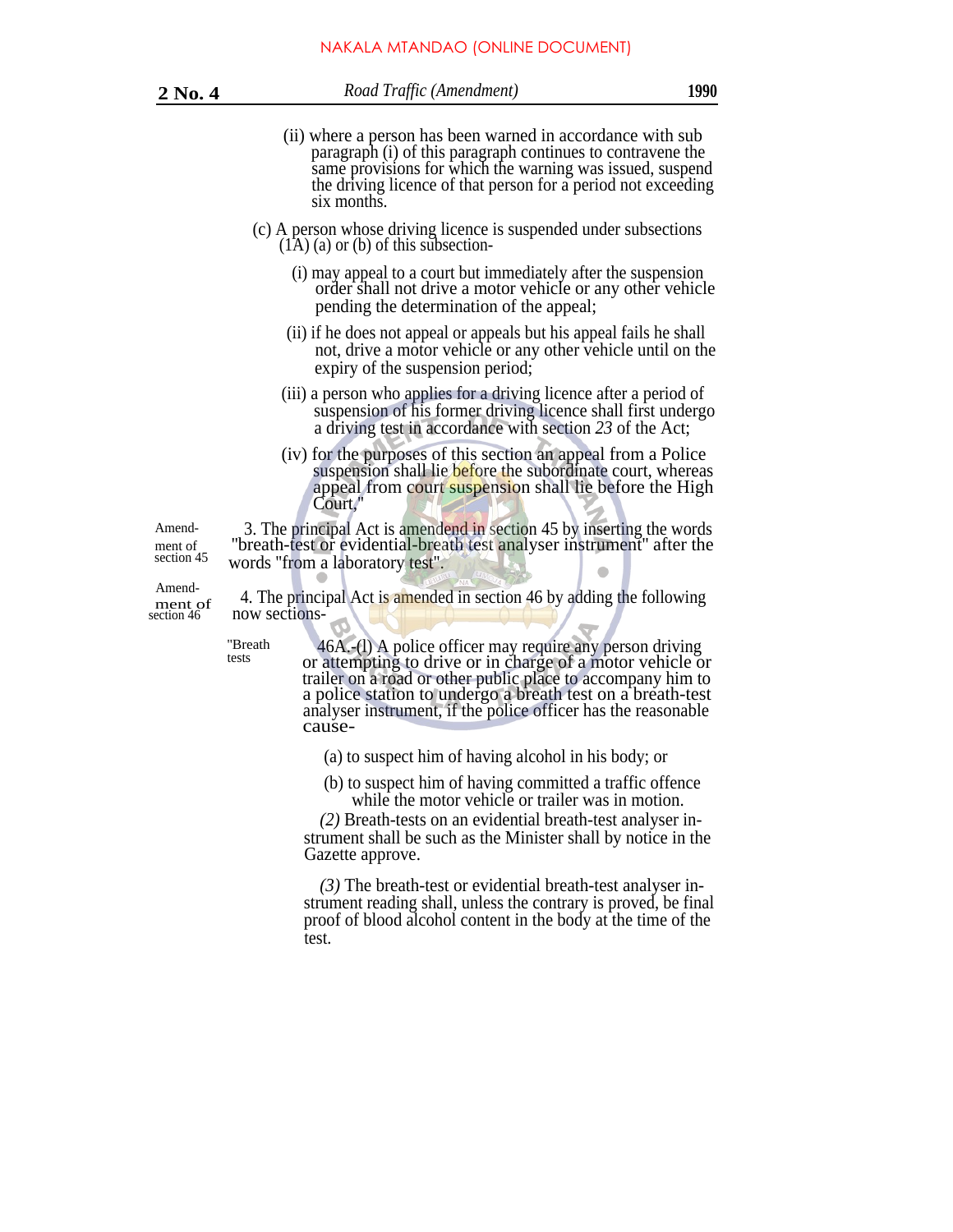| <b>No. 4</b>                                                                                                  | Road Traffic (Amendment)                                                                                                                                                                                                                                                                                                                                                                                                                                                                                     | 1990 3        |  |
|---------------------------------------------------------------------------------------------------------------|--------------------------------------------------------------------------------------------------------------------------------------------------------------------------------------------------------------------------------------------------------------------------------------------------------------------------------------------------------------------------------------------------------------------------------------------------------------------------------------------------------------|---------------|--|
| "Alcorne-<br>ter                                                                                              | 46B-(1) Where a police officer of a rank of or above the<br>rank of Assistant Superintendent suspects a driver of a motor<br>vehicle or any other vehicle to have taken alcohol, that police<br>officer may use an alcometer and require that person to un-<br>dergo breath test in order to ascertain the blood alcohol<br>content in the body of that driver.                                                                                                                                              |               |  |
|                                                                                                               | (2) If a person is required to undergo a breath test pursuant<br>to the provisions of this section, refuses to undergo such test<br>shall be guilty of an offence and shall be liable on conviction<br>to a fine not exceeding ten thousand shillings and failure to<br>undergo breath test shall be taken by the court as a <i>primafacie</i><br>evidence that alcohol content in the accused blood was at<br>the time he was driving a motor vehicle or any other vehicle,<br>above the prescribed limit." |               |  |
|                                                                                                               | 5. The principal Act is amended in section 49 by repealing that section<br>and replacing it with the following new section-                                                                                                                                                                                                                                                                                                                                                                                  |               |  |
| "Defini tion<br>of pre-<br>scribed<br>limit                                                                   | 49. For the purposes of this Act, the expression "pre-<br>scribed limit" means "eighty milligrammes of alcohol in one<br>hundred millilitres of blood".                                                                                                                                                                                                                                                                                                                                                      |               |  |
| "6. The Principal Act is amended in section 51 by adding immediately<br>after subsection (2) the following:   |                                                                                                                                                                                                                                                                                                                                                                                                                                                                                                              |               |  |
| Amend-<br>ment of<br>Section 51                                                                               | "(3) for the purposes of assertaining the speed at which a<br>person is driving a police officer may use a speed radar or<br>such other device as may be prescribed by the Minister under<br>section $114(1)(y)$ of the principal Act (4) The Speed vador<br>or such other device reading shall, unless the contrary is<br>proved, be a final proof."                                                                                                                                                        | Of section 49 |  |
| 7. The principal Act is amended in Section 39 by adding immediately<br>after subsection $(10)$ the following: |                                                                                                                                                                                                                                                                                                                                                                                                                                                                                                              |               |  |
|                                                                                                               | subsection $(11)$ (a) No person shall drive a motor vehicle<br>or any other vehicle unless (i) that person, and (ii) any front<br>seating passenger in that motor vehicle securely tightens a<br>safety belt accross him.                                                                                                                                                                                                                                                                                    | section 39    |  |
|                                                                                                               | (b) No person shall drive a two-wheeled or three $-$<br>wheeled motor-cycle unless that person-                                                                                                                                                                                                                                                                                                                                                                                                              |               |  |
|                                                                                                               | (i) wears a helmet on the head;                                                                                                                                                                                                                                                                                                                                                                                                                                                                              |               |  |
|                                                                                                               | (ii) is a person who the Minister exempts from the<br>application of this subsection:                                                                                                                                                                                                                                                                                                                                                                                                                        |               |  |
|                                                                                                               | (c) This section shall come into operation on such date<br>as the Minister may by notice published in the Gazette<br>appoint;                                                                                                                                                                                                                                                                                                                                                                                |               |  |